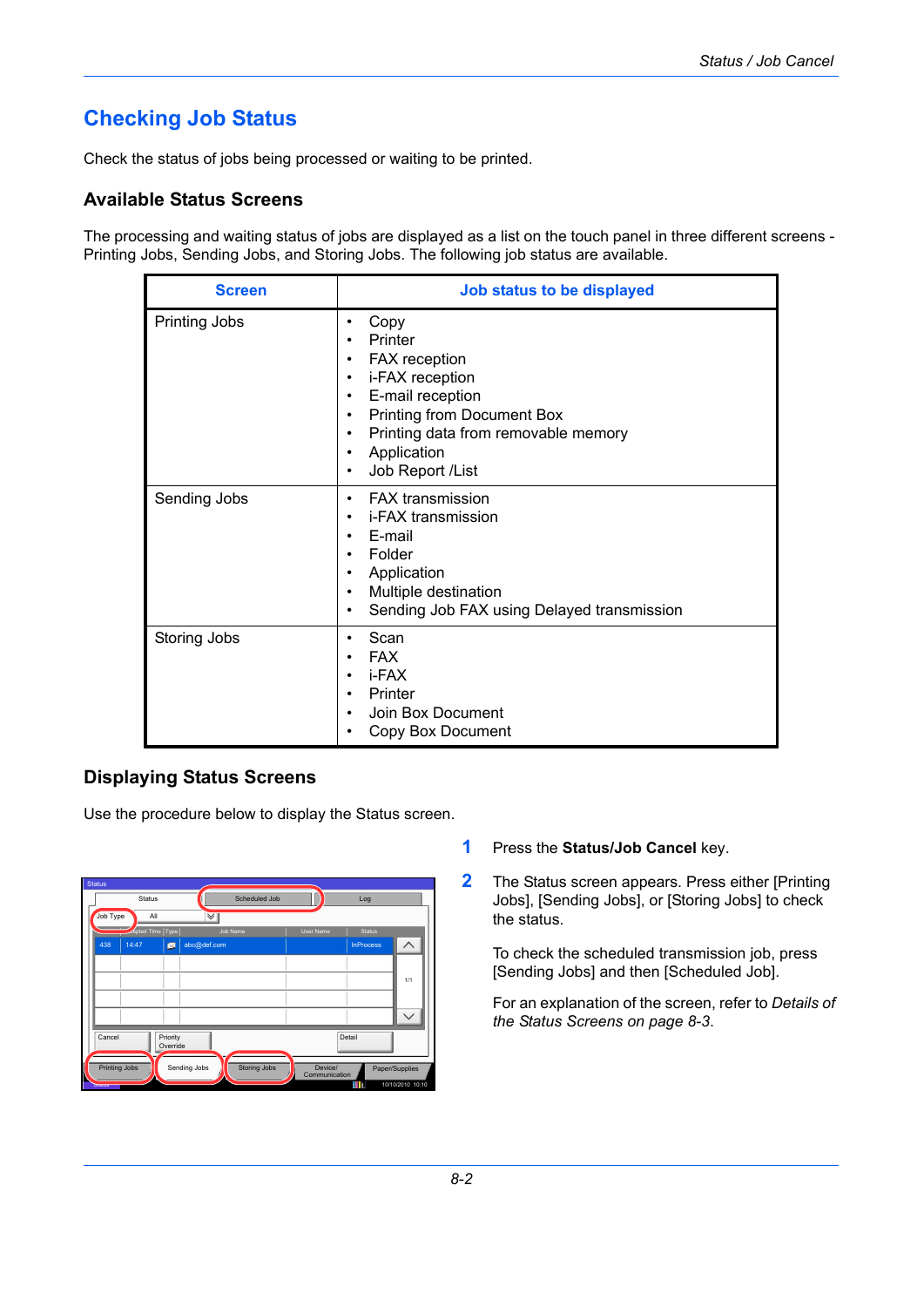# <span id="page-1-0"></span>**Details of the Status Screens**

The items and keys displayed on the status screens are as follows.

For information on how to display the Status screen, see *[Displaying Status Screens on page 8-2](#page-0-0)*.

# **Printing Jobs**

| <b>Status</b>                                                                                                                                                                                          |                      |           |   |                      |     |              |                  |     |
|--------------------------------------------------------------------------------------------------------------------------------------------------------------------------------------------------------|----------------------|-----------|---|----------------------|-----|--------------|------------------|-----|
|                                                                                                                                                                                                        | <b>Status</b>        |           |   |                      | Log |              |                  |     |
| Job Type                                                                                                                                                                                               | All                  |           |   |                      |     |              |                  |     |
| Job No.                                                                                                                                                                                                | Accepted Time   Type |           |   | Job Name             |     | User Name    | <b>Status</b>    |     |
| 000001                                                                                                                                                                                                 | 10/10 09:10          | $\bullet$ |   | doc20081010091015    |     | <b>AAAAA</b> | <b>InProcess</b> |     |
| 000002                                                                                                                                                                                                 | 10/10 09:15          | ۱         |   | doc20081010091510    |     | AAAAA        | Waiting          |     |
| 000003                                                                                                                                                                                                 | 10/10 09:20          | ۲         |   | doc20081010092015    |     | <b>BBBBB</b> | Waiting          | 1/1 |
|                                                                                                                                                                                                        | 2                    | 3         |   |                      |     | 5            | 6                |     |
|                                                                                                                                                                                                        | 8                    |           | 9 | 10                   |     | 11           | 12               |     |
|                                                                                                                                                                                                        |                      |           |   | Priority<br>Override |     |              |                  |     |
|                                                                                                                                                                                                        |                      |           |   |                      |     |              |                  |     |
| Pause All<br>Cancel<br>Detail<br>Move Up<br>Print Jobs<br>Device/<br>Printing Jobs<br>Sending Jobs<br><b>Storing Jobs</b><br>Paper/Supplies<br>Communication<br>10/10/2010 10:10<br>m<br><b>Status</b> |                      |           |   |                      |     |              |                  |     |

The table below lists the items displayed in the Printing Jobs Status screen.

| No.            | Item / Key           | <b>Detail</b>                                                                                                                                                                                               |  |  |  |
|----------------|----------------------|-------------------------------------------------------------------------------------------------------------------------------------------------------------------------------------------------------------|--|--|--|
| $\mathbf{1}$   | Job No.              | Acceptance No. of job                                                                                                                                                                                       |  |  |  |
| 2              | <b>Accepted Time</b> | Accepted Time of job                                                                                                                                                                                        |  |  |  |
| 3              | <b>Type</b>          | Icons that indicate the job type<br>$\blacksquare$ Copy job<br>Printer job                                                                                                                                  |  |  |  |
|                |                      | Job from Document Box<br>FAX reception                                                                                                                                                                      |  |  |  |
|                |                      | ■i-FAX reception                                                                                                                                                                                            |  |  |  |
|                |                      | $\blacksquare$ E-mail reception                                                                                                                                                                             |  |  |  |
|                |                      | ■Data from Removable Memory                                                                                                                                                                                 |  |  |  |
|                |                      | Application job                                                                                                                                                                                             |  |  |  |
|                |                      | ■Report / List                                                                                                                                                                                              |  |  |  |
| $\overline{4}$ | Job Name             | Job Name or file name                                                                                                                                                                                       |  |  |  |
| 5              | <b>User Name</b>     | User Name for the executed job                                                                                                                                                                              |  |  |  |
| 6              | <b>Status</b>        | Status of job<br>InProcess:<br>The status before starting to print.<br>Printing:<br>Printing<br>Waiting:<br><b>Print Waiting</b><br>Pausing print job or error<br>Pause:<br>Canceling the job<br>Canceling: |  |  |  |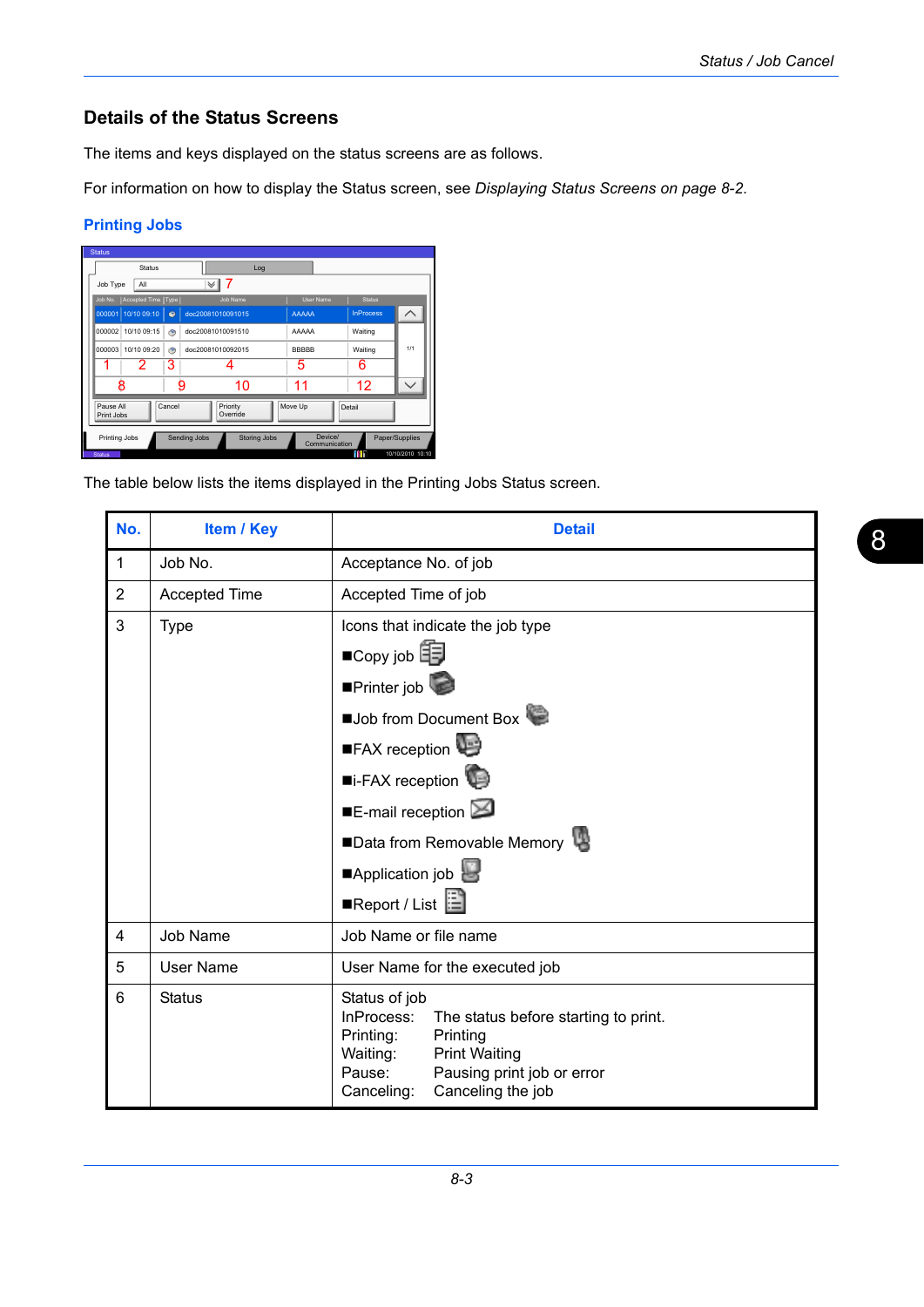| No.               | <b>Item / Key</b>                  | <b>Detail</b>                                                                                                                                                      |
|-------------------|------------------------------------|--------------------------------------------------------------------------------------------------------------------------------------------------------------------|
| $\overline{7}$    | $\lfloor \vee \rfloor$ of Job Type | Sorts by specific type of job                                                                                                                                      |
| 8                 | [Pause All Print Jobs]             | Pauses all the printing jobs. By pressing this key again, the printing<br>jobs will be resumed.                                                                    |
| 9                 | [Cancel]                           | Select the job to be canceled from the list, and press this key.                                                                                                   |
| 10                | [Priority Override]                | Select the job to be overridden, and press this key.<br>(Refer to Priority Override for Waiting Jobs on page 8-12)                                                 |
| 11                | [Move Up]                          | In the list, select the job that you want to move up the job queue and<br>press this key.<br>(Refer to Reordering Print Jobs on page 8-12)                         |
| $12 \overline{ }$ | [Detail]                           | Select the job for displaying detailed information from the list, and<br>press this key. (Refer to Checking the Detailed Information of<br>Histories on page 8-10) |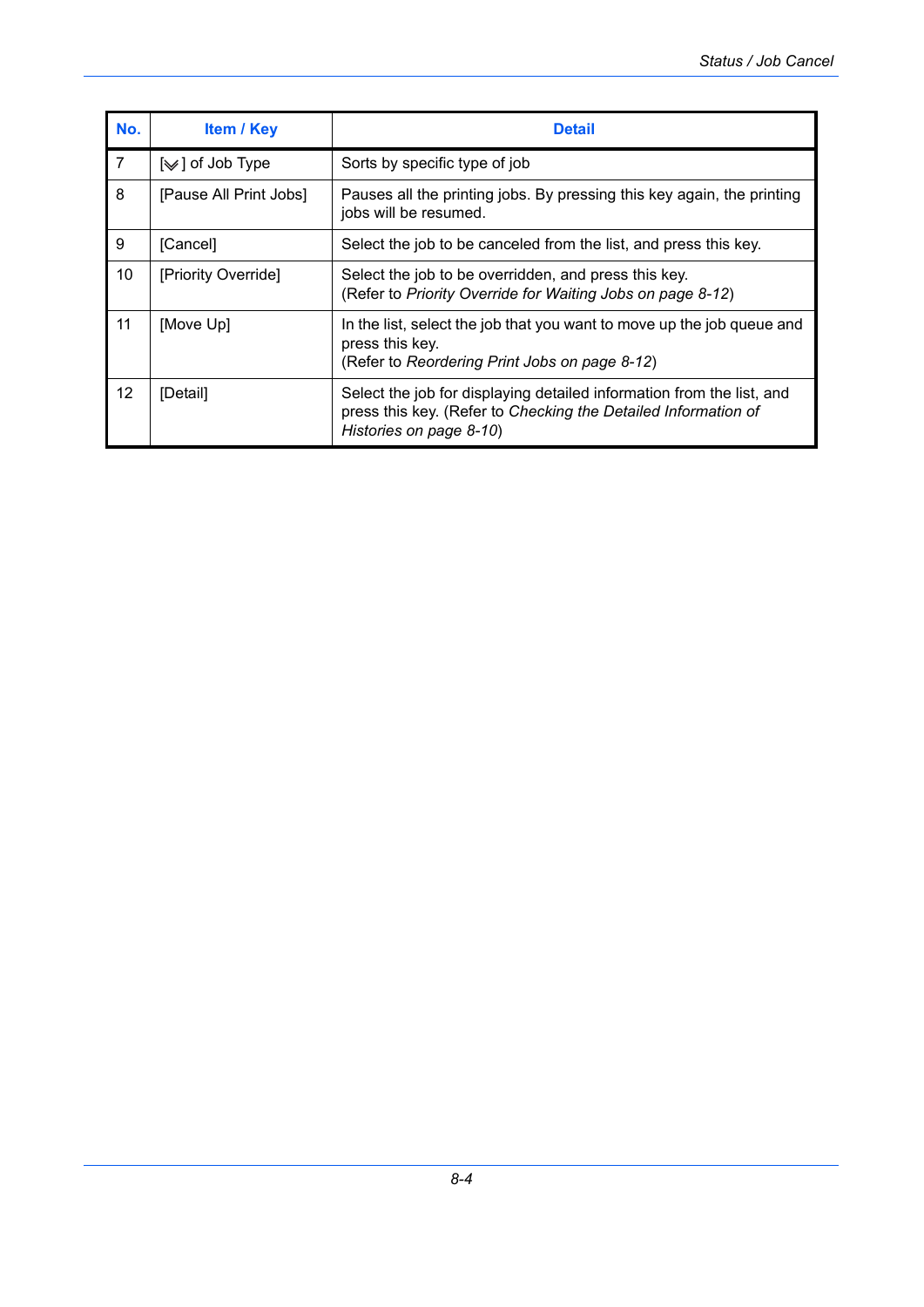## **Sending Jobs**

| <b>Status</b> |                      |                                |                      |                                     |                          |                  |                  |
|---------------|----------------------|--------------------------------|----------------------|-------------------------------------|--------------------------|------------------|------------------|
|               |                      | <b>Status</b>                  |                      | Scheduled Job                       |                          | Log              |                  |
|               | Job Type             | All                            |                      | ∀                                   |                          |                  |                  |
|               |                      | Job No.   Accepted Time   Type |                      | Job Name                            | User Name                | <b>Status</b>    |                  |
|               | 438                  | 14:47                          | Ø                    | abc@def.com                         |                          | <b>InProcess</b> |                  |
|               | 1                    | 2                              | 3                    |                                     | 5                        | 6                |                  |
|               |                      |                                |                      |                                     |                          |                  | 1/1              |
|               |                      |                                |                      |                                     |                          |                  |                  |
|               |                      | 8                              |                      | 9                                   |                          | 10               |                  |
|               | Cancel               |                                | Priority<br>Override |                                     |                          | Detail           |                  |
|               | <b>Printing Jobs</b> |                                |                      | Sending Jobs<br><b>Storing Jobs</b> | Device/<br>Communication |                  | Paper/Supplies   |
|               | <b>Status</b>        |                                |                      |                                     |                          | m                | 10/10/2010 10:10 |

The table below lists the items displayed in the Sending Jobs Status screen.

| No.            | Item / Key           | <b>Detail</b>                                                                                                                                                                                                                       |  |  |
|----------------|----------------------|-------------------------------------------------------------------------------------------------------------------------------------------------------------------------------------------------------------------------------------|--|--|
| $\mathbf{1}$   | Job No.              | Acceptance No. of job                                                                                                                                                                                                               |  |  |
| $\overline{2}$ | <b>Accepted Time</b> | Accepted Time of job                                                                                                                                                                                                                |  |  |
| 3              | <b>Type</b>          | Icons that indicate the job type                                                                                                                                                                                                    |  |  |
|                |                      | Sending Job FAX                                                                                                                                                                                                                     |  |  |
|                |                      | Sending Job i-FAX                                                                                                                                                                                                                   |  |  |
|                |                      | ■Sending Job E-mail                                                                                                                                                                                                                 |  |  |
|                |                      | Sending Job Folder                                                                                                                                                                                                                  |  |  |
|                |                      | Sending Job Application                                                                                                                                                                                                             |  |  |
|                |                      | ■Sending Job Multiple                                                                                                                                                                                                               |  |  |
| 4              | Destination          | Destination (Either destination name, FAX number, E-mail address,<br>or server name)                                                                                                                                                |  |  |
| 5              | <b>User Name</b>     | User Name for the executed job                                                                                                                                                                                                      |  |  |
| 6              | <b>Status</b>        | Status of job<br>InProcess:<br>The status before starting sending such as during<br>scanning originals<br>Sending<br>Sending:<br>Waiting:<br><b>Sending Waiting</b><br>Canceling:<br>Canceling the job<br>Pausing the job<br>Pause: |  |  |
| $\overline{7}$ | [∀] of Job Type      | Only selected type of jobs is displayed.                                                                                                                                                                                            |  |  |
| 8              | [Cancel]             | Select the job you want to cancel from the list, and press this key.                                                                                                                                                                |  |  |
| 9              | [Priority Override]  | Select the job to be overridden, and press this key.<br>* Only displayed when the optional fax kit is installed.                                                                                                                    |  |  |
| 10             | [Detail]             | Select the job whose detailed information you want to display from<br>the list, and press this key. (Refer to Checking the Detailed<br>Information of Histories on page 8-10)                                                       |  |  |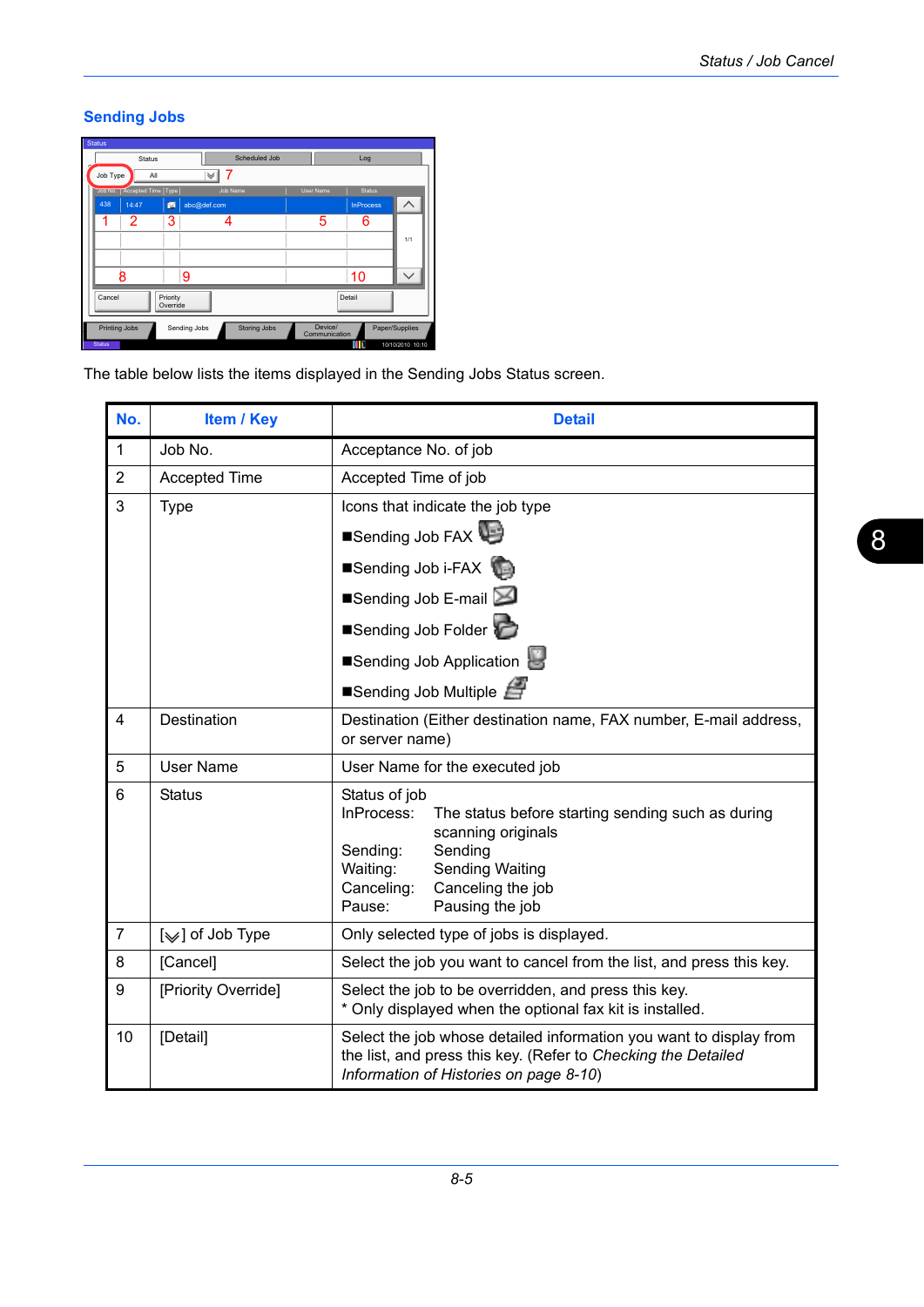## **Storing Jobs**

| <b>Status</b>        |                      |   |                     |              |           |                          |                  |                  |
|----------------------|----------------------|---|---------------------|--------------|-----------|--------------------------|------------------|------------------|
|                      | <b>Status</b>        |   |                     | Log          |           |                          |                  |                  |
| Job Type             | All                  |   | 7<br>∀              |              |           |                          |                  |                  |
| Job No.              | Accepted Time   Type |   | Job Name            |              | User Name |                          | <b>Status</b>    |                  |
| 438                  | 14:47                | G | doc20070225144758   |              |           |                          | <b>InProcess</b> |                  |
| 1                    | 2                    |   |                     |              | 5         |                          | 6                |                  |
|                      |                      |   |                     |              |           |                          |                  | 1/1              |
|                      |                      |   |                     |              |           |                          |                  |                  |
|                      | 8                    |   |                     |              |           |                          | 9                |                  |
| Cancel               |                      |   |                     |              |           | Detail                   |                  |                  |
| <b>Printing Jobs</b> |                      |   | <b>Sending Jobs</b> | Storing Jobs |           | Device/<br>Communication |                  | Paper/Supplies   |
| <b>Status</b>        |                      |   |                     |              |           |                          | m                | 10/10/2010 10:10 |

The table below lists the items displayed in the Storing Jobs Status screen.

| No.            | <b>Display / Key</b>          | <b>Details</b>                                                                                                                                                                                            |  |  |  |
|----------------|-------------------------------|-----------------------------------------------------------------------------------------------------------------------------------------------------------------------------------------------------------|--|--|--|
| $\mathbf{1}$   | Job No.                       | Acceptance No. of job                                                                                                                                                                                     |  |  |  |
| $\overline{2}$ | <b>Accepted Time</b>          | Accepted Time of job                                                                                                                                                                                      |  |  |  |
| 3              | <b>Type</b>                   | Icons that indicate the job type                                                                                                                                                                          |  |  |  |
|                |                               | Storing Job Scan                                                                                                                                                                                          |  |  |  |
|                |                               | Storing Job Printer                                                                                                                                                                                       |  |  |  |
|                |                               | Storing Job FAX                                                                                                                                                                                           |  |  |  |
|                |                               | Storing Job i-FAX                                                                                                                                                                                         |  |  |  |
|                |                               | Join Box Document                                                                                                                                                                                         |  |  |  |
|                |                               | ■Copy Box Document                                                                                                                                                                                        |  |  |  |
| 4              | Job Name                      | Job name or file name is displayed.                                                                                                                                                                       |  |  |  |
| 5              | User Name                     | User Name for the executed job                                                                                                                                                                            |  |  |  |
| 6              | <b>Status</b>                 | Status of job<br>InProcess:<br>The status before starting to save such as during<br>scanning originals<br><b>Storing Data</b><br>Storing:<br>Canceling the job<br>Canceling:<br>Pause:<br>Pausing the job |  |  |  |
| $\overline{7}$ | [ $\textdegree$ ] of Job Type | Only selected type of jobs is displayed.                                                                                                                                                                  |  |  |  |
| 8              | [Cancel]                      | Select the job you want to cancel from the list, and press this key.                                                                                                                                      |  |  |  |
| 9              | [Detail]                      | Select the job whose detailed information you want to display from<br>the list, and press this key. (Refer to Checking the Detailed<br>Information of Histories on page 8-10)                             |  |  |  |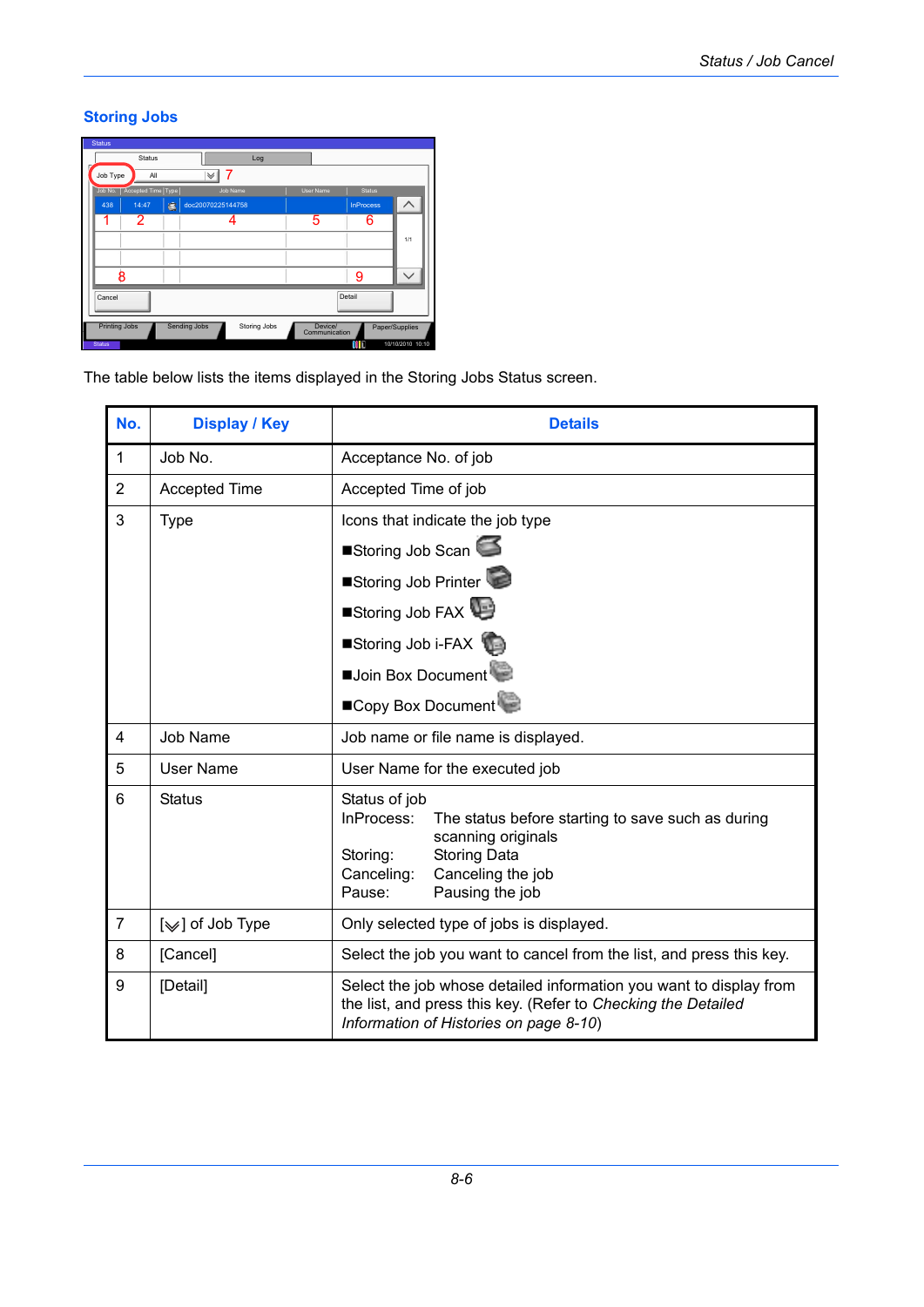#### **Checking the Detailed Information of Jobs**

Check the detailed information of each job.

Use the procedure below to check a job's information.

**Status** Scheduled Job Status Log Job Type  $\vert \mathbb{V} \vert$ Job No. | Accepted Time | Type | Job Name | User Name Status  $\overline{\phantom{0}}$ 438 14:47 abc@def.com InProcess 1/1  $\overline{\phantom{0}}$ Cancel Priority Override Detail Printing Jobs Sending Jobs Storing Jobs Device/ Paper/Supplies

Status 10/10/2010 10:10

| Job No.:             | Status/Destination: | Detail                  |
|----------------------|---------------------|-------------------------|
| 000080               | Processing          |                         |
| Job Type:            | Destination:        |                         |
| Sending Job - E-mail | <b>ABCDE</b>        |                         |
| User Name:           |                     |                         |
| User1                |                     |                         |
| Job Name:            |                     |                         |
| doc20070404115151    |                     |                         |
| Accepted Time:       |                     |                         |
| 10:10:10             |                     | 1/2                     |
|                      |                     |                         |
|                      |                     | $\overline{ }$<br>Close |

| Detail Job No.:<br>000080 |                     |                |                  |
|---------------------------|---------------------|----------------|------------------|
| Job No.:                  | Status/Destination: | Detail         |                  |
| 000080                    | Processing          |                |                  |
| Job Type:                 | Destination:        |                |                  |
| Sending Job - E-mail      | <b>ABCDE</b>        |                |                  |
| User Name:                |                     |                |                  |
| User1                     |                     |                |                  |
| Job Name:                 |                     |                |                  |
| doc20070404115151         |                     |                |                  |
| Accepted Time:            |                     |                |                  |
| 10:10:10                  |                     | 1/2            |                  |
|                           |                     |                |                  |
|                           |                     | $\overline{a}$ | Close            |
| <b>Status</b>             |                     | m              | 10/10/2010 10:10 |

- **1** Press the **Status/Job Cancel** key.
- **2** Press [Printing Jobs], [Sending Jobs], or [Storing Jobs].

To check the scheduled transmission, press [Sending Jobs] and then [Scheduled Job].

**3** Select the job whose details you wish to check from the list, and press [Detail].

Detailed information of the selected job is displayed.

Use  $[\vee]$  or  $[\wedge]$  to see the next or previous page of information.

In Sending Jobs, you can check the destination by pressing [Detail] in *Status/Destination*.